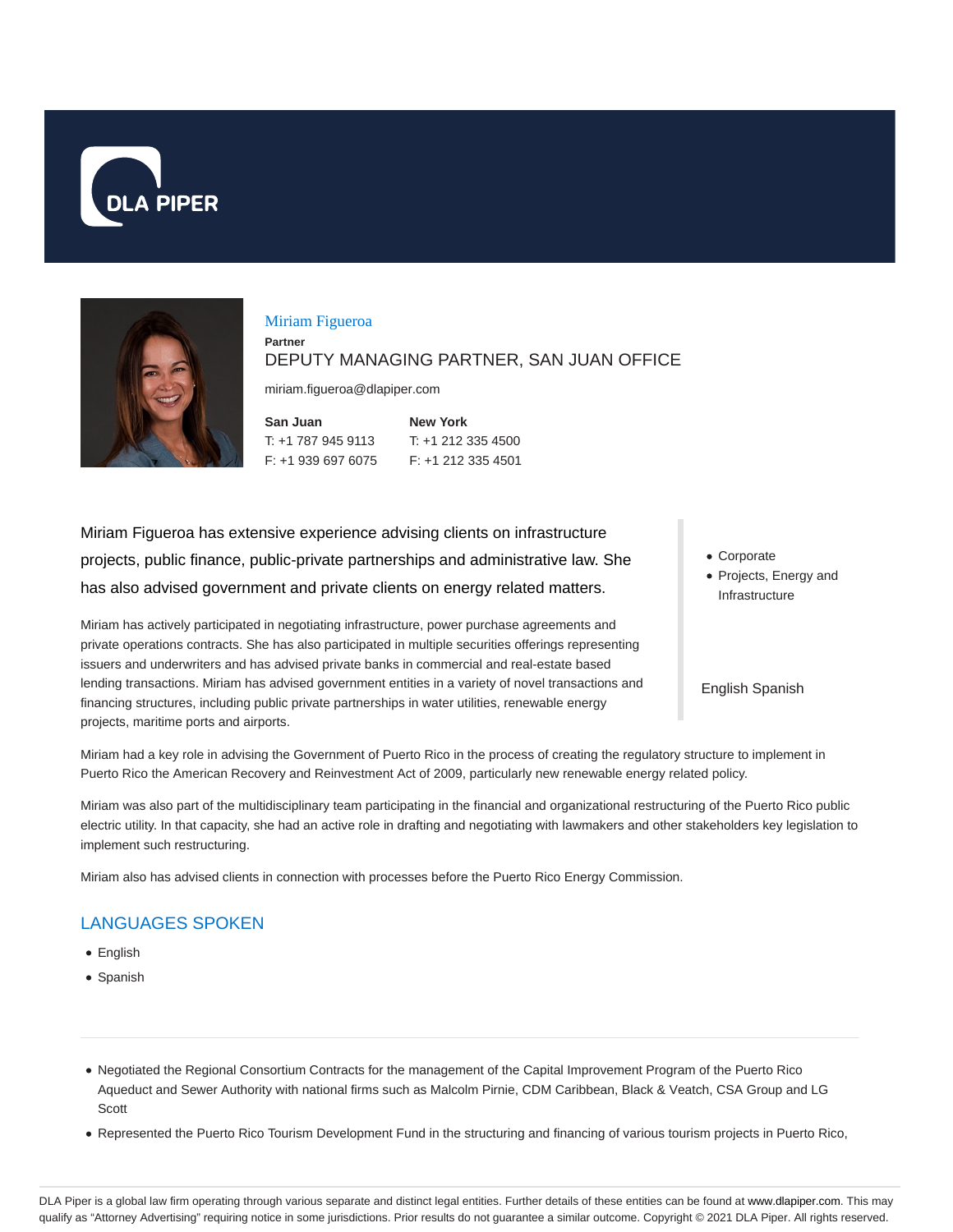including the La Concha and Vanderbilt Hotels

- Advised and represented government clients in negotiating and administering the Contract for the Operation and Maintenance of the Water and Sewer System of the Puerto Rico Aqueduct and Sewer Authority with Ondeo de Puerto Rico (an affiliate of Suez S.A)
- Advised the Puerto Rico Infrastructure Financing Authority and the Government of Puerto Rico in the process of implementing the American Recovery and Reinvestment Act of 2009, including drafting legislation, regulations, contracts and other mechanisms to define energy policy, ensure compliance with federal laws and regulations and ensuring the flow of funds and the implementation of the sponsored programs. After the conclusion and expiration of the ARRA programs, the Government of Puerto Rico initiated local programs to continue incentivizing renewable energy projects. Miriam advised and assisted the Energy Affairs Administration (the Energy Public Policy Office) in drafting new regulations and administrative procedures to create the Puerto Rico Green Energy Fund and subsequently to administer and implement the grants program.
- Advised the Government Development Bank for Puerto Rico in connection with the operational and financial restructuring of the Puerto Rico Electric Power Authority and related processes before the Energy Commission and drafting and negotiating related legislation
- Advised the Puerto Rico Public Private Partnership and the Puerto Rico Ports Authority in connection with the evaluation of a potential privatization of mega yatch ports in the San Juan Bay
- Advises the Puerto Rico Aqueduct and Sewer Authority in connection with the design and implementation of its "Green PRASA Program" to integrate more environmentally friendly generation of energy to its operations, including using solar and biogas sources, negotiating those contracts and administering them
- Advises clients in Latin America in connection with energy and infrastructure projects, including negotiating power purchase agreements and evaluating such agreement in purchase transactions
- Advises Puerto Rico clients entering foreign markets in the area of business intelligence services
- Advises the Puerto Rico Public-Private Partnership in the procurement and negotiation process to award a thirty-years concession over 5 existing cruise piers and terminals and the rehabilitation and construction of 4 new piers in the San Juan Bay
- Advises the Puerto Rico Ports Authority in the procurement and negotiation of a contract to privatize nine regional airports, including two PART 139 airports regulated by the United States Federal Aviation Administration
- Advised the Puerto Rico Aqueduct and Sewer Authority, as issuer, in connection with the issuance of US\$1.37 billion of revenue refunding bonds, Series 2020A and federally taxable revenue refunding bonds and Series 2020B
- Advises LUMA Energy in connection with legal and regulatory matters before the Puerto Rico Energy Bureau and in other energy related matters

#### **CREDENTIALS**

## **Admissions**

- Puerto Rico
- New York

#### Prior Experience

Prior to joining the firm, Miriam worked in the corporate department of a leading law firm in Puerto Rico and as general counsel and executive vice president of the Government Development Bank for Puerto Rico. Prior to working in the Government Development Bank for Puerto Rico, Miriam was an associate in a leading global firm, working out of its New York and Tokyo offices. She also served as law clerk to former Chief Justice of the Puerto Rico Supreme Court, José Andreu García.

## **Recognitions**

Chambers Global 2022 - Band 4, Puerto Rico Corporate/Commercial 2020-21 - Band 4, Puerto Rico Corporate/Commercial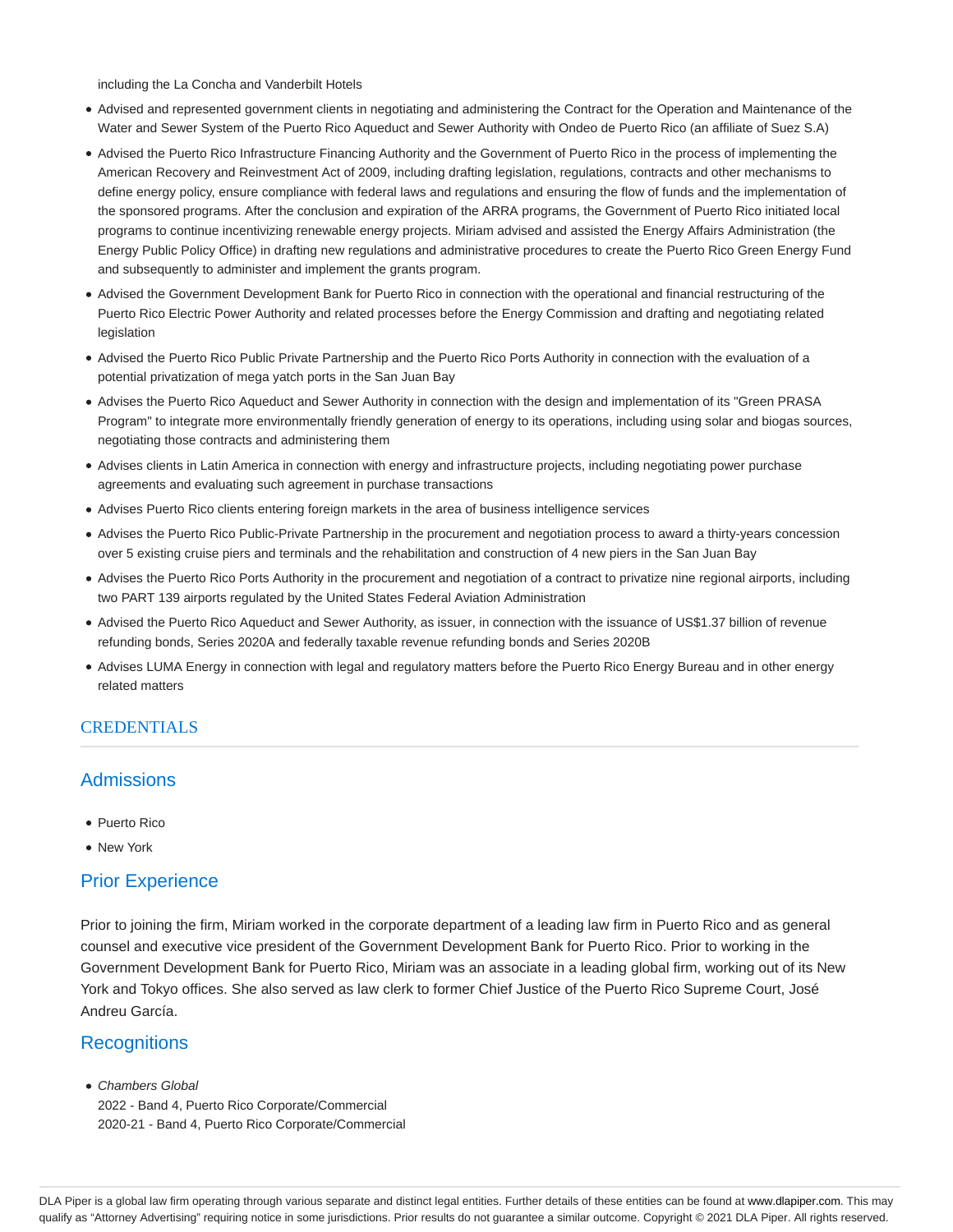- Chambers Latin America 2022 - Band 4, Puerto Rico Corporate/Commercial 2020-21 - Band 4, Puerto Rico Corporate/Commercial
- The Legal 500 Latin America
	- 2022 Leading Lawyer, Puerto Rico Energy, Natural Resources and Environment
	- 2022 Recommended, Puerto Rico Government Contracting
	- 2021 Recommended, Puerto Rico Corporate and Commercial
	- 2021 Leading Lawyer, Puerto Rico Energy, Natural Resources and Environment
	- 2021 Recommended, Puerto Rico Government Contracting
- Included in The Best Lawyers in Puerto Rico 2020 for her work in administrative law and project finance and development
- Also recognized in The Best Lawyers in Latin America 2020 for Administrative Law, Project Finance and Development Practice in Puerto Rico

## **Education**

- LL.M., Harvard Law School
- J.D., Pontifical Catholic University of Puerto Rico summa cum laude Pontifical Catholic University of Puerto Rico Law Review, 1994-1995
- B.A., International Studies and Political Science, Macalester College magna cum laude

# **Courts**

United States Court of Appeals for the First Circuit

## **Memberships**

- Puerto Rico Bar Association
- New York State Bar Association

#### **INSIGHTS**

# **Publications**

**Public-Private Partnerships in Puerto Rico**

#### 21 MAR 2017

For those considering participating in P3s in Puerto Rico, this handbook summarizes the applicable legal framework and discusses why Puerto Rico is a favorable jurisdiction for entering into P3s.

Author, "Public-private partnerships in Puerto Rico: Key Points.," March 2017

# **Events**

# **Previous**

DLA Piper is a global law firm operating through various separate and distinct legal entities. Further details of these entities can be found at www.dlapiper.com. This may qualify as "Attorney Advertising" requiring notice in some jurisdictions. Prior results do not guarantee a similar outcome. Copyright © 2021 DLA Piper. All rights reserved.